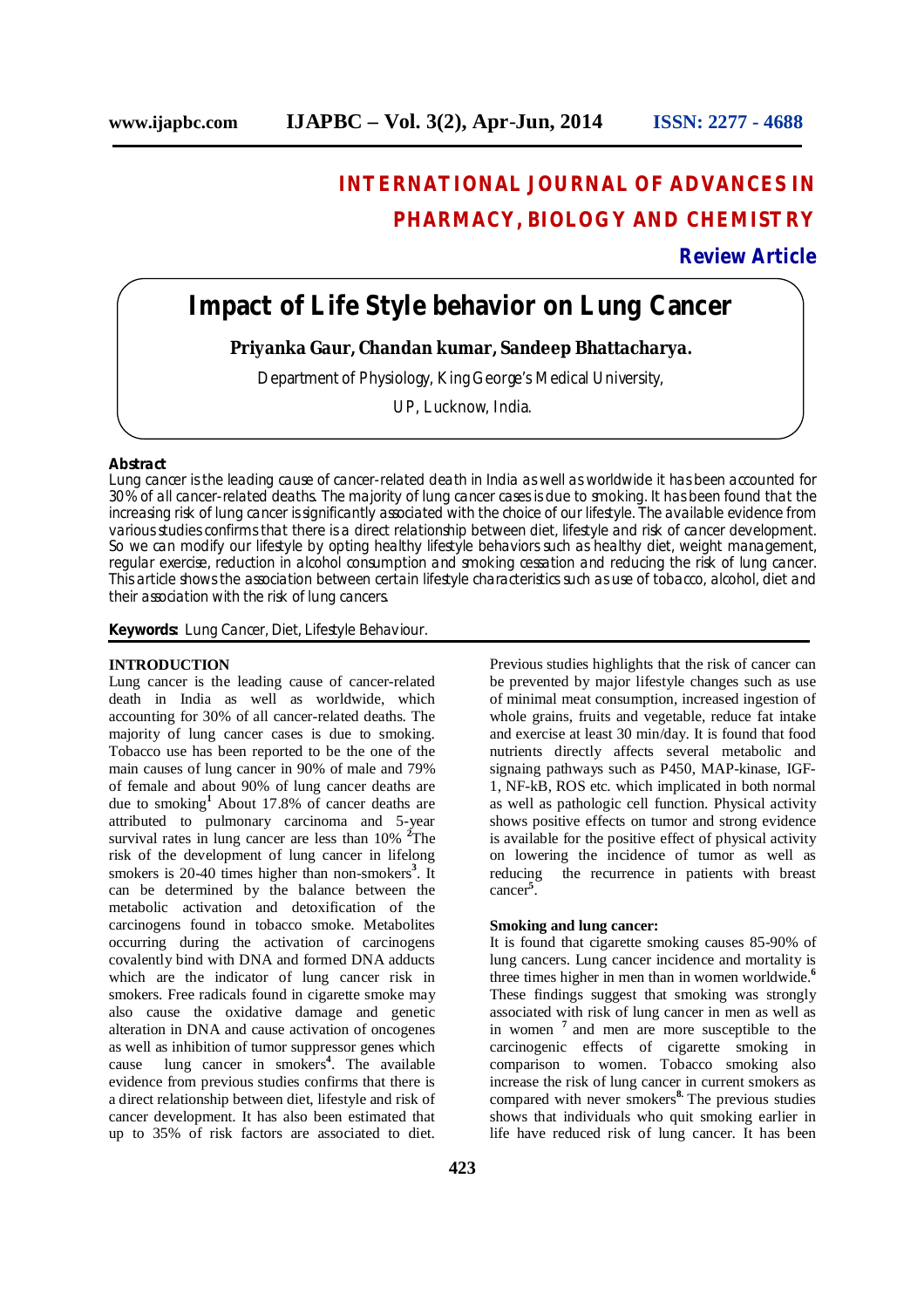found that Current and former cigarette smoking caused 52.2% and 14.8% of lung cancer deaths in males and 11.8% and 2.8% in females. The risk was strongly associated with the intensity and duration of cigarette smoking in current smokers. The percentage of tobacco related products smoked in India are Bidi (28.4-79%), Cigarettes (9.0-53.7), Hooka (3.4- 77.3) and mixed (7.5 - 13.6).**<sup>9</sup>**

## **Alcohol and lung cancer:**

The possible role of alcohol intake is one of the important risk factor for lung cancer. The consumption of beer, spirits and regular use of alcohol were associated with increased risk of lung cancer**<sup>10</sup>** High consumption of beer and liquors may be associated with increased risk of lung cancer whereas modest wine consumption may be inversely associated with the risk of lung cancer development<sup>11</sup> Association between recent hard-liquor consumption and lung cancer risk was observed and it has been found that elevated lung-cancer risk was observed for past liquor consumption**<sup>12</sup>** it is also found that positive association between alcohol consumption, current smokers and lung cancer risk in a populationbased prospective cohort study **<sup>13</sup>** Subjects who were light to moderate drinkers, alcohol consumption was not significantly associated with the risk of lung cancer development **<sup>14</sup>**

## **Diet and lung cancer:**

Dietary lifestyle plays an important role in the development of lung cancer. There is increasing evidence shows that some dietary factors may be protect while some may increase the risk for lung cancer. It was shown that persons with the lowest intake of beta-carotene had the highest risk for lung cancer in the Western Electric study **<sup>15</sup>** . Smoking with deficiency of Vit A increases the risk of developing squamous cell carcinoma and Deficiency of retinoids also leads to squamous cell carcinoma and increased B(a)-P DNA adduct formation. The protective effects were observed for black tea in nonsmokers women and physical exercise, vitamin supplements in smoker women in a case-control study. Frequent intake of fruits also reduced the risk of lung cancer in men. The intake of wine and physical exercise was inversely associated with the risk of adenocarcinoma and small cell cancer. Intakes of fruits and vitamin supplements reduced risk of squamous cell carcinoma in women, fat foods were directly associated with the risk of squamous cell cancer, while the frequent intake of apples were inversely associated with the risk of squamous-cell and small cell cancers in men**<sup>16</sup>** Plant carotenoids alpha-carotene found in carrots and tomatoes and

lycopene found in tomatoes are associated with 20- 25% lower risk of lung cancer. **<sup>17</sup>** The consumption of carrots also reduced the risk of squamous cell carcinoma, small cell carcinoma and adenocarcinoma in women and high consumption of vegetables such as tomatoes, lettuce, carrots, margarine, raw fruits and dairy products such as cheese reduced the risk of lung cancer.**<sup>18</sup>** Flavonoids found in apples and isothiocyanates found in cruciferous vegetables has also been found to reduce the risk for lung cancer. **19** while the consumption of Red meats, beef and fried meat caused a significant increase in risk of squamous cell carcinoma **<sup>20</sup>** Dietary cholesterol and animal fat increases the risk of lung cancer**.** It has been also found from the previous studies that the Consumption of vegetables and fruits may reduce lung cancer risk of squamous cell carcinomas in current smokers<sup>21</sup>

## **CONCLUSION**

It has been found from the various studies that there is a direct relationship between unhealthy diet and lifestyle with the increased risk of tumor development and cancer . Hence a good nutritional status based on a balanced diet constitutes one of the main preventive factors for tumors**<sup>22</sup>** Several studies have been shown the evaluation of lifestyle exposure and cancer outcomes and the impact of lifestyle on overall cancer risk. While adhering to one specific recommendation has a moderate impact on the proportion of prevented cancer cases combining healthy behaviors such as being a nonsmoker, drinking moderately, consuming the recommended amounts of fruits and vegetables, being physically active and having a BMI within the recommended range may substantially decrease the incidence of lung cancer. These results should encourage research into ways of enforcing these five simple health behaviors in the general population to improve cancer prevention**<sup>23</sup>** .The possible role of alcohol intake is one of the important risk factor for lung cancer. The consumption of beer, spirits and regular use of alcohol were associated with increased risk of lung cancer while Free radicals found in cigarette smoke may also cause the oxidative damage and genetic alteration in DNA and cause activation of oncogenes as well as inhibition of tumor suppressor genes which cause lung cancer in smokers. It has been concluded from various studies that the use of tobacco, cigarette smoking, intake of high fat diet, red meat, fried meat and consumption of beer, spirits and regular use of alcohol increase risk of lung cancer while regular intake of fruits such as apples, banana, fresh vegetables like tomato, carrot and milk products have protective effects against lung cancer.